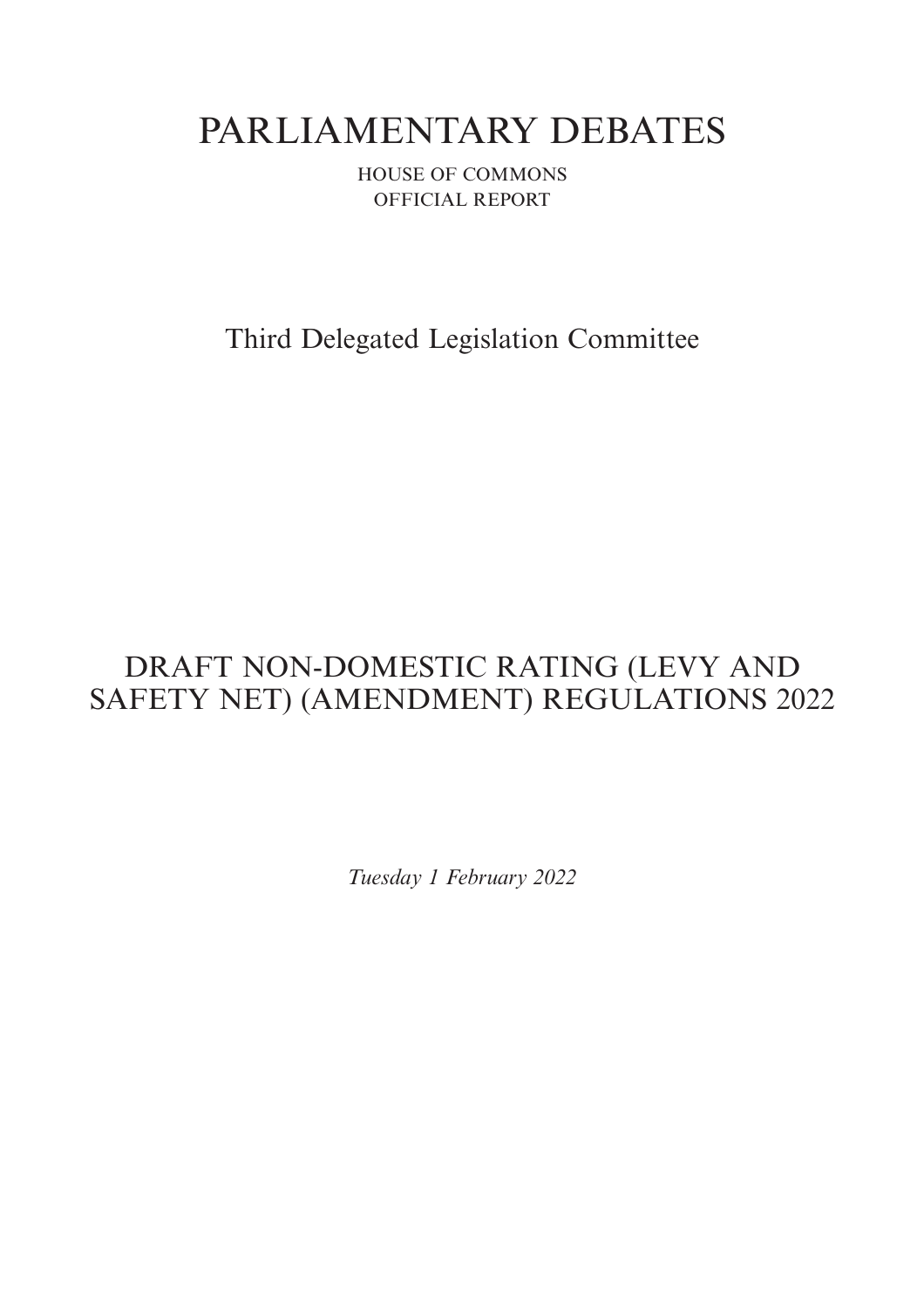No proofs can be supplied. Corrections that Members suggest for the final version of the report should be clearly marked in a copy of the report—not telephoned—and must be received in the Editor's Room, House of Commons,

**not later than**

**Saturday 5 February 2022**

© Parliamentary Copyright House of Commons 2022 *This publication may be reproduced under the terms of the Open Parliament licence, which is published at www.parliament.uk/site-information/copyright/.*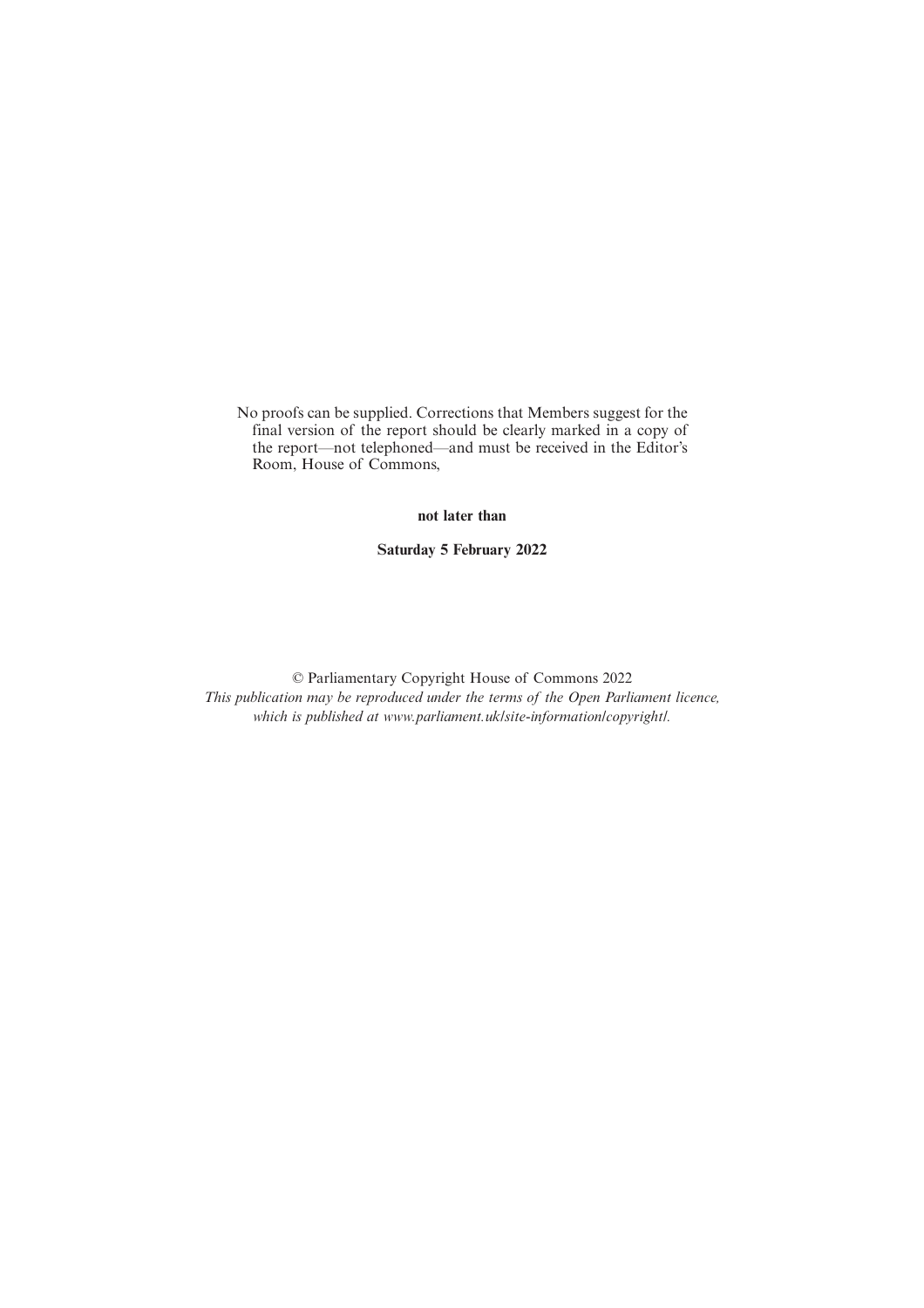### **The Committee consisted of the following Members:**

*Chair:* †STEWART HOSIE

† Amesbury, Mike *(Weaver Vale)* (Lab)

Bradshaw, Mr Ben *(Exeter)* (Lab)

Cooper, Rosie *(West Lancashire)* (Lab)

† Fletcher, Colleen *(Coventry North East)* (Lab)

Hendrick, Sir Mark *(Preston)* (Lab/Co-op)

† Kruger, Danny *(Devizes)* (Con)

† Mann, Scott *(Lord Commissioner of Her Majesty's Treasury)*

† Mumby-Croft, Holly *(Scunthorpe)* (Con)

† O'Brien, Neil *(Parliamentary Under-Secretary of State for Levelling Up, Housing and Communities)* † Offord, Dr Matthew *(Hendon)* (Con) † Pawsey, Mark *(Rugby)* (Con) Ribeiro-Addy, Bell *(Streatham)* (Lab) † Robinson, Mary *(Cheadle)* (Con) Smith, Henry *(Crawley)* (Con) † Swayne, Sir Desmond *(New Forest West)* (Con) † Syms, Sir Robert *(Poole)* (Con) Twigg, Derek *(Halton)* (Lab)

Kevin Maddison, Matt Case, *Committee Clerks*

**† attended the Committee**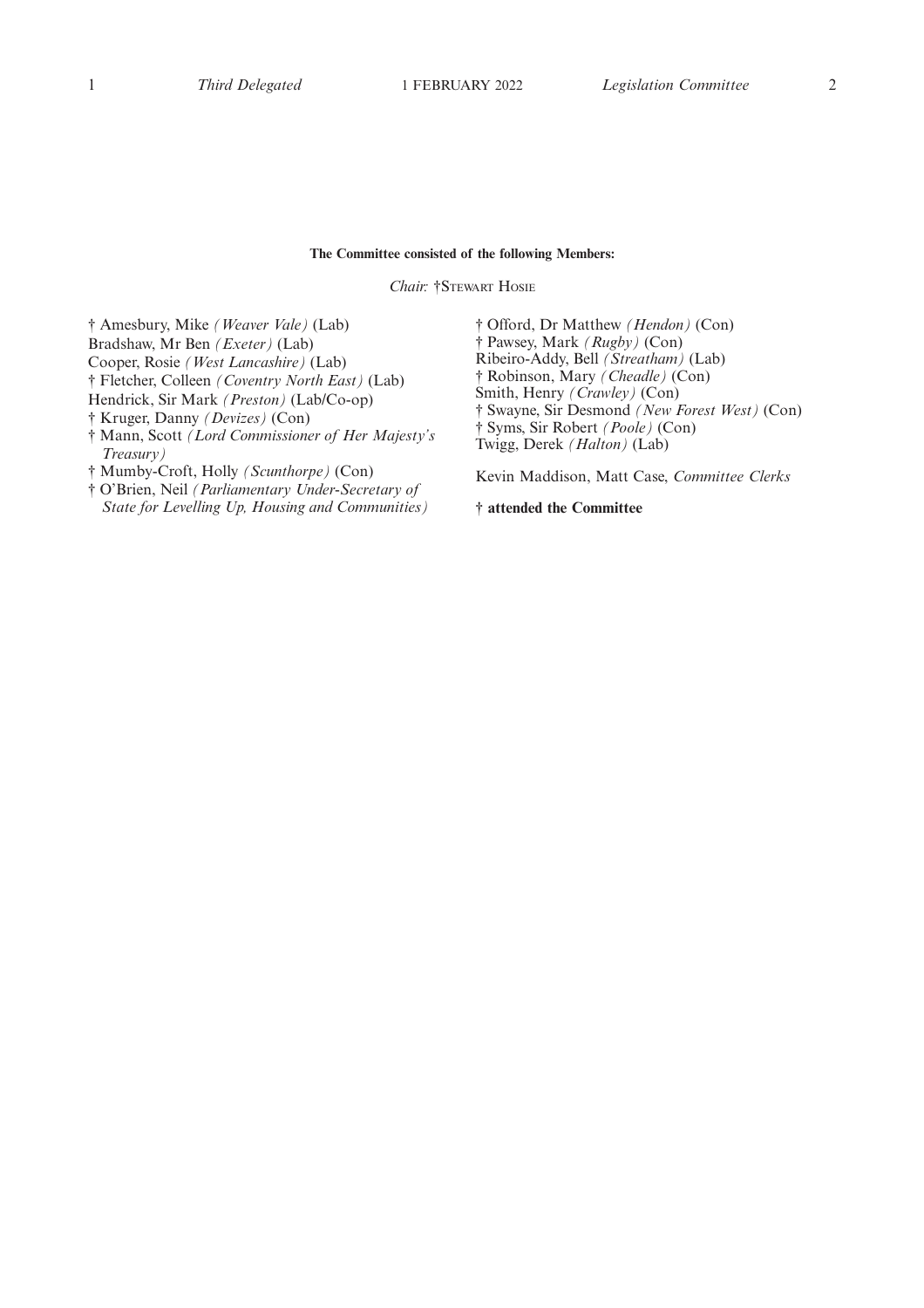## Third Delegated Legislation Committee

*Tuesday 1 February 2022*

[STEWART HOSIE *in the Chair*]

## **Draft Non-Domestic Rating (Levy and Safety Net) (Amendment) Regulations 2022**

**The Chair:** Before we begin, may I remind Members to observe social distancing and to wear masks, except when speaking or unless exempt?

9.25 am

#### **The Parliamentary Under-Secretary of State for Levelling Up, Housing and Communities (Neil O'Brien):** I beg to move,

That the Committee has considered the draft Non-Domestic Rating (Levy and Safety Net) (Amendment) Regulations 2022.

The regulations make changes to a key element of the business rates retention scheme. Because they change the basis of the calculation of levy and safety net payments, they compromise mostly of revisions and additions to mathematical formulas in the parent regulations. Although they look complicated, their purpose is easily explained and understood.

The business rates retention scheme, introduced in 2013, allows local authorities to keep half of the business rates they collect locally. The sums that authorities keep are subject to a degree of redistribution, via tariffs and top-ups. That ensures that those authorities which, at the date the scheme was set up, were rates-rich relative to their need for revenue income, make a contribution to the revenue of those authorities which were rates-poor.

The amounts that are redistributed via tariffs and top-ups were fixed in 2013 and have remained fixed, in real terms, since then. Having paid their tariff, or received their top-up payment, an authority's income from the rates retention scheme entirely depends on how much business rates they collect, thereby giving them an incentive to work with business and others to grow their local economies. But although an authority's income will increase if its business rates income grows, it will also decline if, for whatever reason, it collects less business rates than expected. So, to ensure that any loss of income is kept within manageable proportions and does not threaten the delivery of local services, the rates retention scheme contains arrangements for a safety net.

If an authority's retained income from the business rates retention scheme, including its tariff or top-up, is more than 7.5% below its starting needs baseline, the authority is entitled to a safety net payment. The cost of safety net payments is met by recovering, through a levy on growth, a percentage of the business rates income of those authorities which, in any year, have collected significantly more business rates than their starting baseline. Effectively, the levy and safety net work by taking some of the growth of authorities whose rates income has increased and using it to support those authorities whose rates income is falling.

The rules about how levy and safety net payments are calculated are set out in the Non-Domestic Rating (Levy and Safety Net) Regulations 2013. The regulations before the Committee make changes to the 2013 regulations to reflect current circumstances. They do four things. First, they deal with the continuing existence in 2021 and 2022 of 100% retention authorities. The Committee will recall that since 2017-18, authorities in Greater Manchester, Liverpool City region, west of England, west midlands and Cornwall, have been allowed to retain not 50%, but 100% of the business rates they collect. As a result, when they became 100% retention authorities, we changed their tariffs and top-ups to reflect their higher income.

It would have been possible to have allowed those changes to feed directly into the levy and safety net calculations. But since, as I have explained, safety net payments are actually being paid for by those authorities which, in any year, experience growth in their business rates, that could have meant taking more money from growth authorities to cover the potentially higher risks in 100% retention authorities. That did not seem fair, and therefore it was decided that 100% retention authorities would only be able to receive the safety net payment they would have received if they had been operating under the normal 50% retention rules. Anything above that amount would instead be paid directly by central Government. Technically, that means that we do not use the real tariffs and top-ups that 100% retention authorities pay or receive when we calculate their levy and safety net payments. Instead, we use proxy figures, which we set out in the regulations. In the regulations as they currently stand, we have proxy figures in place for every year up to and including 2020-21. However, because the Government have now confirmed that 100% arrangements will stay in place in 2021-22 and 2022-23, we need to change the regulations to put in place proxy tariffs and top-ups for those years. That is provided for in regulation 7.

Secondly, in regulation 6 we amend the levy rate of the Greater Manchester authorities. From 2021-22 onwards, it will be zero. This brings it into line with the levy rate in other 100% retention authorities. The only reason that a zero levy rate did not apply when the Greater Manchester authorities first became 100% retention authorities in 2017-18 was that between 2017-18 and 2020-21, Greater Manchester was part of a business rates pool with an authority that was not subject to 100% rates retention. In those circumstances, the levy rate was calculated for the pool as a whole. The pool arrangements finished at the end of 2020-21, and so going forward the levy rate should be the same as for other 100% retention authorities.

Thirdly, the regulations make a number of changes to deal with the consequences of some local government restructuring. Inevitably, when the structure of local government changes, some of the values in the levy and safety net calculations also need to change so that they reflect the business rates bases and revenue needs of the new authorities. For the current year, 2021-22, amendments are needed in respect of the creation of unitary authorities for North Northamptonshire and West Northamptonshire, and for the creation of the Hampshire and Isle of Wight Fire and Rescue Authority. Those changes are made in regulations 3,5,6, 7 and 8, with the updated figures set out in schedule 6.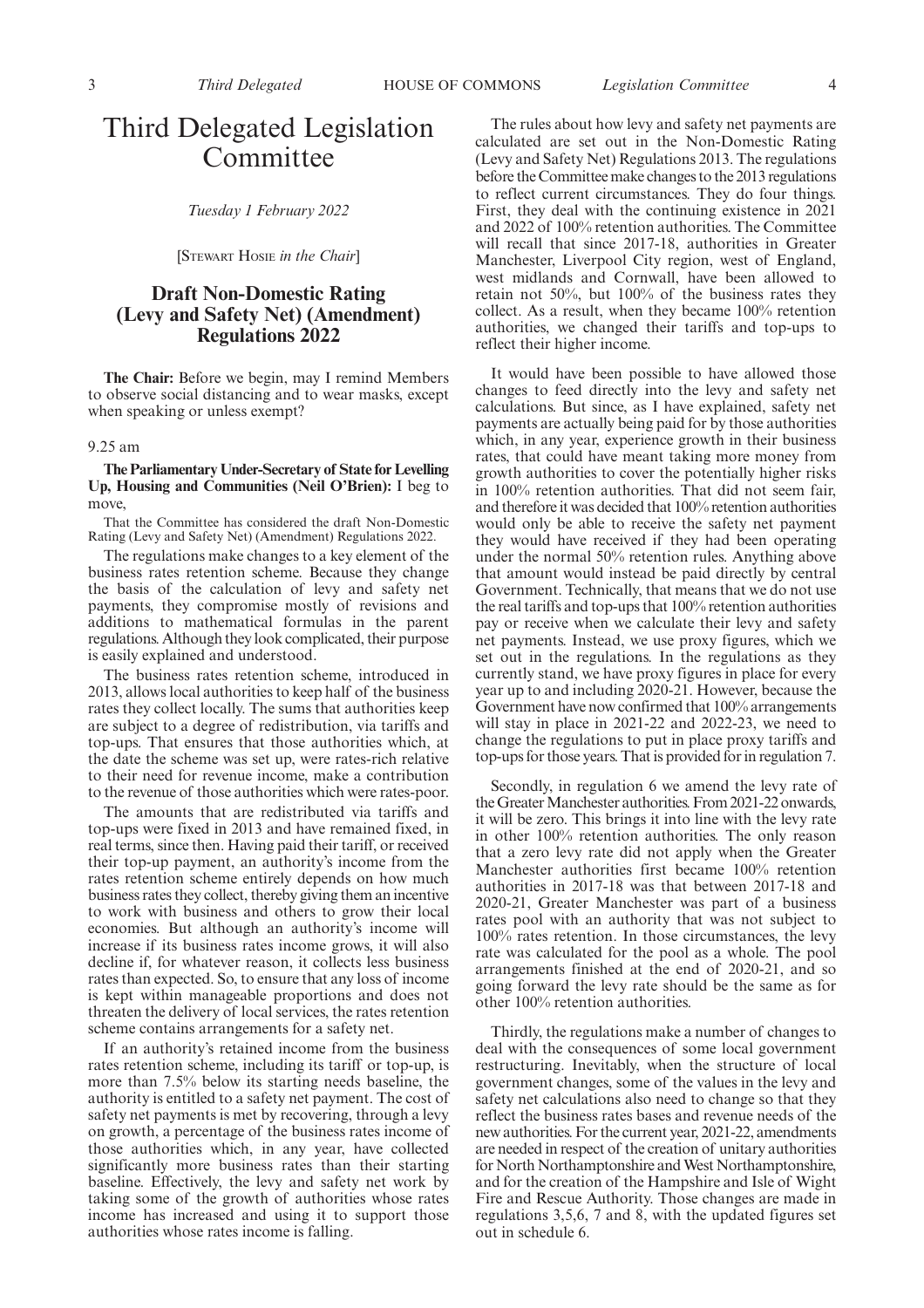Finally, the regulations make changes to reflect the exceptional financial support that was made available to authorities in 2020-21 and 2021-22 following covid. The Committee will recall that, in response to covid, the Government exceptionally waived the business rates bills of the occupiers of eligible retail, hospitality and leisure properties and eligible childcare providers, thereby ensuring that those ratepayers stood the best possible chance of surviving the unprecedented impact on their business of the lockdowns and restrictions that were put in place to tackle the pandemic. The reduction in bills means that ratepayers saw their bills reduced by over £11 billion in 2020-21. We have continued to support retail, hospitality and leisure businesses and childcare providers with an estimated £5.8 billion of relief to be given this financial year. But beyond that, we have recognised the strain on other types of businesses not included within those reliefs, and announced an extra £1.5 billion of covid additional relief funding to businesses, to be allocated by local authorities in line with needs in their local area. That, of course, has meant that local authorities have seen their income from business rates fall by a commensurate amount. In order to ensure that the loss of business rates income does not lead to the decimation of local services, the Government compensate authorities for every pound of business rates income that they lose by awarding those reliefs.

That compensation takes the form of a grant from central Government under section 31 of the Local Government Act 2003. We paid that grant up front to authorities to ensure that the money was available to support local services during the course of 2020-21 and in 2021-22 for the retail, hospitality and leisure discount, and the childcare discount. My officials are now working to ensure that payment of allocations for the £1.5 billion covid additional relief fund, for which guidance was published before Christmas, is out the door as soon as possible. But the reduction in authorities' income would, if we did nothing to change regulations, mean that in some cases authorities would receive substantial safety net payments, even though they have already been compensated by means of a section 31 grant. In regulation 7, therefore, we make changes to the 2020-21, and 2021-22 levy and safety net calculations to strip out the impact of those income reductions that have been, or will be, compensated via a section 31 grant. That means that those authorities will not be compensated twice for the same loss of income.

As well as the significant support we have given in reducing ratepayers'bills by an estimated extra £18.5 billion across two years and directly compensating local authorities for the resulting loss of income, we have taken further steps to help authorities. We put in place the tax income guarantee, under which authorities are being compensated for losses of business rates or council tax income in 2020-21. For business rates losses, over and above those resulting from the reduction in ratepayers' bills, authorities are compensated for 75% of the additional loss. But, of course, in the same way as for the section 31 grants paid to major precepting authorities, we need to change the regulations in 2020-21 to ensure that all authorities are not compensated twice for the same loss of income. Regulation 8 and schedule 1B change the basis of the calculation of levy and safety net payments for all authorities, to ensure that losses of business rates

income do not generate safety net payments if the authority is receiving support through the tax income guarantee.

In conclusion, the regulations make a series of technical changes to the calculation of levy and safety net payments. The changes ensure that the calculations fully reflect current circumstances, and that authorities will pay the correct amount of levy on growth, or receive the correct amount of safety net payment, if due to them. I commend them to the Committee.

### 9.34 am

**Mike Amesbury** (Weaver Vale) (Lab): It is a pleasure to serve under your chairmanship, Mr Hosie. I thank the Minister for his introductory remarks.

The technical amendments relate to the business rates retention scheme. Funding arrangements are changed in four authorities, as the Minister outlined, and provisions are made in terms of 100% business rates, capturing some of our combined authorities. I should declare that I have vested interest in one them, as my constituency covers it. The Opposition will not oppose those technical amendments, which introduce sensible arrangements for the future, but I should like to refer to some broader issues relating to business rates that affect all of us in our communities, high streets and constituencies.

Our high street businesses enrich lives, provide a centre for our communities—a real sense of place—and employ 2.8 million people nationwide. They play a fundamental role in the national economy. But such businesses have also faced huge adversity—we have all experienced that—in the past two years. The Minister referred to the covid support targeted at local authorities, which was welcomed. The former Secretary of State, the right hon. Member for Newark (Robert Jenrick), and the Chancellor said that they would do whatever it took to support businesses, but it has not quite been that story. Funding has been welcome at a time of national and international crisis, but the problem associated with high streets and business rates predate the pandemic.

Our business rates system is outdated and regressive. It penalises shops in our high streets while benefiting online giants. It punishes investment and entrepreneurship, and certainly the green economy. In a letter from 42 trade bodies to the Chancellor last year, that system was described as being "uncompetitive and unfair". That tax hits businesses before they make a single sale, a penny or a pound through the tills, let alone turn a profit. Thanks to the pandemic, it is more important than ever to secure the future for our high streets and towns. I hope that the White Paper—we trust it is with us any time soon this year—alludes to that and maps out a strong narrative.

**The Chair:** Order. I am sure that high streets are important to all of us, but the terms of the statutory instrument are very, very narrow, so if the hon. Gentleman could bring his remarks back to it, that would be helpful.

**Mike Amesbury:** I note your intervention, Mr Hosie. The business rates system is fundamentally broken. The SI refers to some technical arrangements that build, drip, drip, on some reforms. It is not radical or bold, nor is it what is required by our high streets to make sure that they thrive, together with the industry and commerce that they support. We need something that